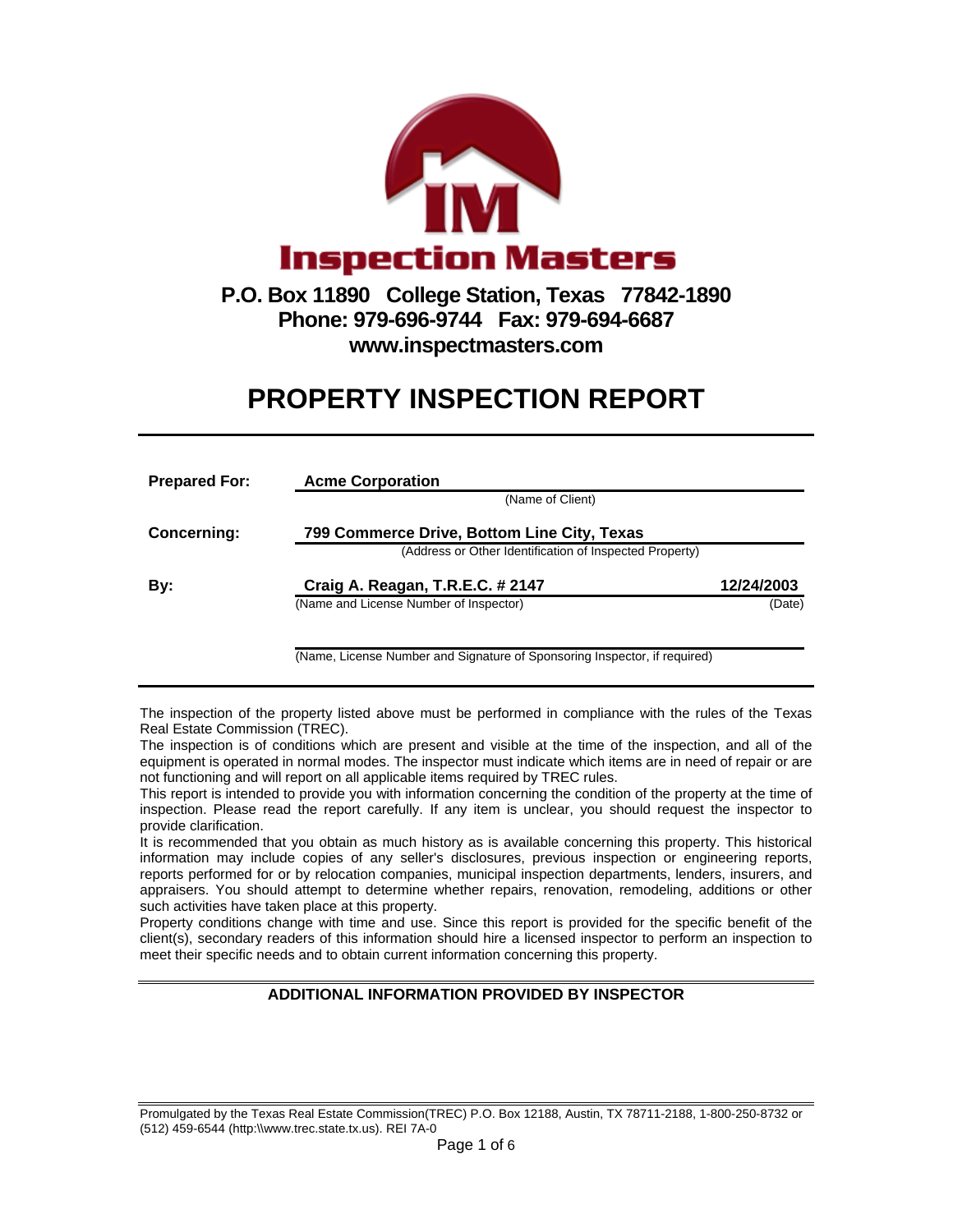Additional pages may be attached to this report. Read them very carefully. This report may not be complete without the attachments. If an item is present in the property but is not inspected, the "NI" column will be checked and an explanation is necessary. Comments may be provided by the inspector whether or not an item is deemed in need of repair.

| <b>I=Inspected</b> |                |           | <b>NI=Not Inspected</b> |    | <b>NP=Not Present</b><br>R=Not Functioning or In Need of Repair                                                                                                                                                                                                                                                                                                                                                           |
|--------------------|----------------|-----------|-------------------------|----|---------------------------------------------------------------------------------------------------------------------------------------------------------------------------------------------------------------------------------------------------------------------------------------------------------------------------------------------------------------------------------------------------------------------------|
|                    | <b>NI</b>      | <b>NP</b> | R                       |    | <b>Inspection Item</b>                                                                                                                                                                                                                                                                                                                                                                                                    |
|                    |                |           |                         | L. | <b>STRUCTURAL SYSTEMS</b>                                                                                                                                                                                                                                                                                                                                                                                                 |
| ☑                  | ப              |           | $\Box$                  | А. | <b>Foundations</b> (If all crawl space areas are not inspected, provide an explanation.)                                                                                                                                                                                                                                                                                                                                  |
|                    |                |           |                         |    | Type of foundation: Post-tensioned concrete slab-on grade                                                                                                                                                                                                                                                                                                                                                                 |
|                    |                |           |                         |    | Method of inspection: Visual inspection of interior and exterior; Compulevel                                                                                                                                                                                                                                                                                                                                              |
|                    |                |           |                         |    | Comments (An opinion on performance is mandatory.):                                                                                                                                                                                                                                                                                                                                                                       |
|                    |                |           |                         |    | The foundation is performing its intended function at the time of this inspection<br>and not in need of repairs. However, the perimeter of the building was measured<br>to be slightly low. A foundation watering program may help to offset this<br>condition.                                                                                                                                                           |
| ☑                  |                |           | ☑                       | В. | <b>Grading &amp; Drainage</b><br>Comments: High landscape grading was observed along the front and right end of<br>the building, as well as a portion of the rear. The soil in these areas should be a<br>minimum of 4-inches below brick veneer and 8-inches below wood or composition<br>siding. The soil should be lowered in such a manner so as to provide for positive<br>drainage <b>away</b> from the foundation. |
| ☑                  | $\blacksquare$ |           | $\blacksquare$          | C. | Roof Covering (If the roof is inaccessible, report the method used to inspect.)<br>Type of roof covering: Metal<br>Method of inspection: Walked on roof<br>Comments: Some previous patches were observed on the top side of the roof but<br>were tested to be dry at the time of this inspection.                                                                                                                         |
| ☑                  |                |           | ☑                       | D. | Roof Structure & Attic (If the attic is inaccessible, report the method used to<br>inspect.)<br>Method of inspection: Viewed space above ceiling tiles by removal of random<br>tiles.<br>Approximate depth of insulation: 1.5 - 8 inches<br>Comments: Some areas of insulation have fallen down and should be put back in<br>place.                                                                                       |
| ☑                  | ப              |           | ΙI                      | Е. | <b>Walls (Interior &amp; Exterior)</b><br>Comments:                                                                                                                                                                                                                                                                                                                                                                       |
| ☑                  |                |           |                         | F. | <b>Ceilings &amp; Floors</b><br>Comments: Some staining was observed on isolated ceiling panel but were tested<br>to be dry at the time of this inspection.                                                                                                                                                                                                                                                               |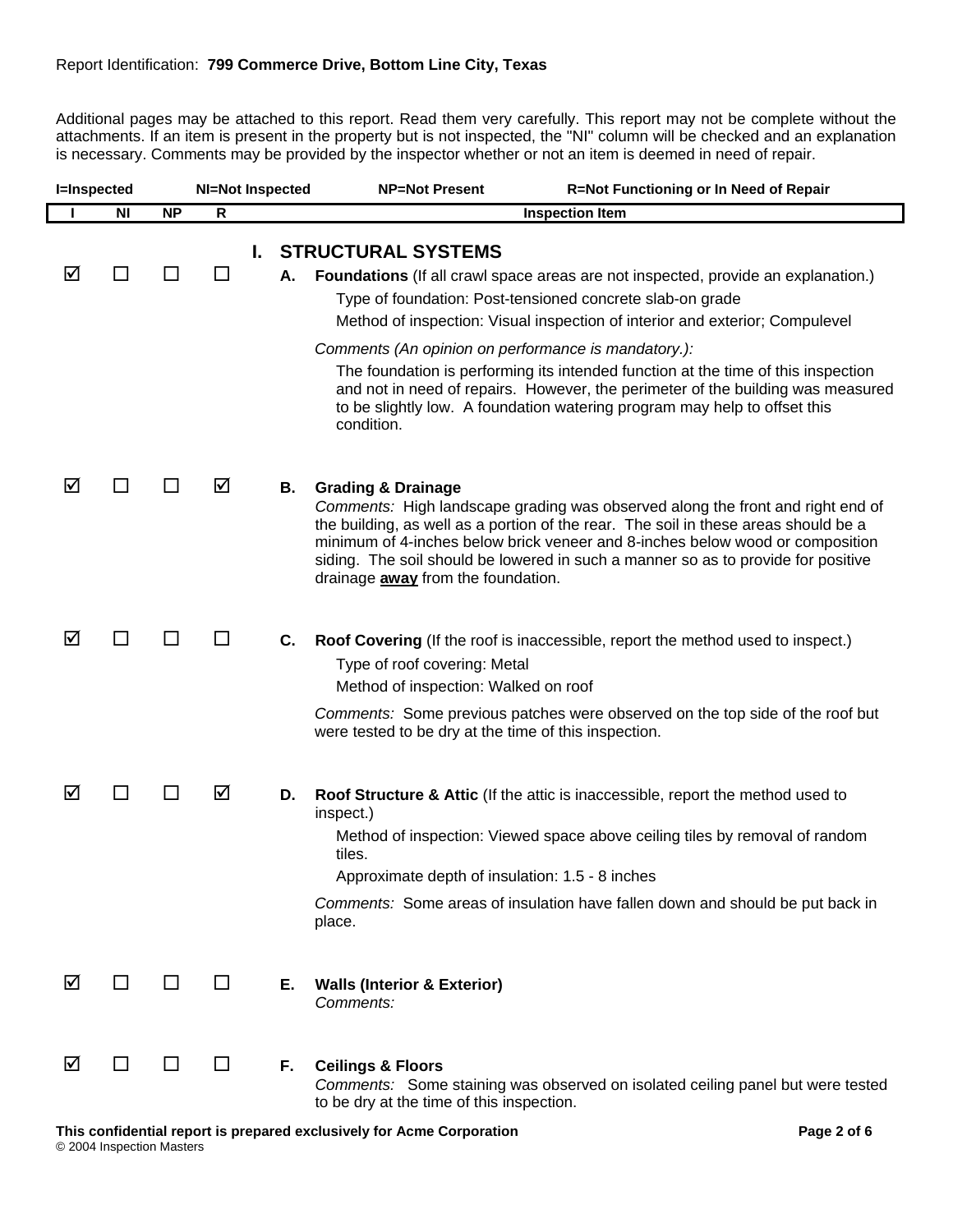| H  | <b>NI</b>      | <b>NP</b> | R      |    | <b>Inspection Item</b>                                                                                                                                                                                                                                                                                                                                                                                                                                                                         |
|----|----------------|-----------|--------|----|------------------------------------------------------------------------------------------------------------------------------------------------------------------------------------------------------------------------------------------------------------------------------------------------------------------------------------------------------------------------------------------------------------------------------------------------------------------------------------------------|
| ☑  | $\Box$         | ΙI        | ☑      | G. | <b>Doors (Interior &amp; Exterior)</b><br>Comments: Some doorways are slightly misaligned. The back hallway door doesn't<br>seal properly.                                                                                                                                                                                                                                                                                                                                                     |
| ☑  | H              |           | ☑      | Н. | <b>Windows</b><br>Comments: Three of the front windows area broken.                                                                                                                                                                                                                                                                                                                                                                                                                            |
| M. | H              | ☑         | $\Box$ | Ι. | <b>Fireplace/Chimney</b><br>Comments:                                                                                                                                                                                                                                                                                                                                                                                                                                                          |
| ☑  | ΙI             |           | ☑      | J. | <b>Porches, Decks and Carports (Attached)</b><br>Comments: Some transitions from parking lots to walkway present a tripping hazard<br>and should be corrected.                                                                                                                                                                                                                                                                                                                                 |
| ☑  | ΙI             |           | ☑      | А. | <b>II. ELECTRICAL SYSTEMS</b><br><b>Service Entrance and Panels</b><br>Comments: The service panel does not have a main breaker inside and one should<br>be installed. At least one underprotected circuit was observed and should be<br>protected. Some melted components were observed inside the service panel. A<br>licensed electrician should be contacted to evaluate these conditions and to make<br>the necessary corrections.                                                        |
| ☑  | $\blacksquare$ |           | ☑      | В. | Branch Circuits - Connected Devices and Fixtures (Report as in need of repair<br>the lack of ground fault circuit protection where required.):<br>Type of branch circuit wiring: Copper<br>Comments: The required GFCI protection is not present and should be installed.<br>One of the exterior outlet covers is improperly installed. A licensed electrician<br>should be contacted to evaluate these conditions and to make the necessary<br>corrections.                                   |
| ☑  |                |           | ☑      | Α. | III. HEATING, VENTILATION AND AIR CONDITIONING SYSTEMS<br><b>Heating Equipment</b><br>Type And Energy Source:<br>Type of heating system: 4 Central Forced Air Furnaces<br>Energy source: Gas<br>Comments: The north end unit was observed to have excessive rust scale below<br>the burner, possibly indicating a problem with the heat exchanger. A licensed<br>mechanical contractor should be contacted to perform a complete inspection of this<br>unit and to make any necessary repairs. |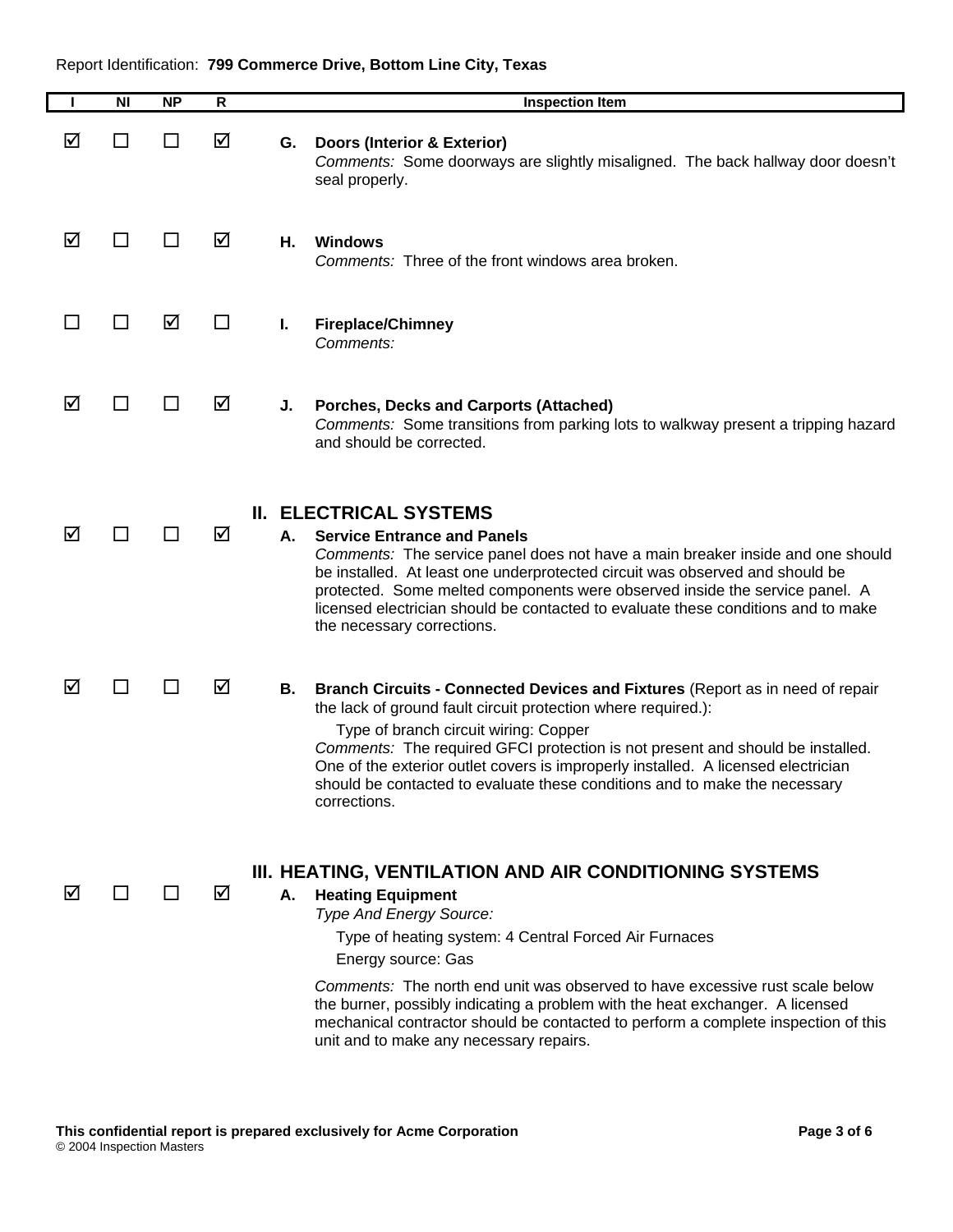|    | <b>NI</b>    | <b>NP</b>    | R  |    | <b>Inspection Item</b>                                                                                                                                                                                                                                                                                                                                                                                                                                                                                                 |
|----|--------------|--------------|----|----|------------------------------------------------------------------------------------------------------------------------------------------------------------------------------------------------------------------------------------------------------------------------------------------------------------------------------------------------------------------------------------------------------------------------------------------------------------------------------------------------------------------------|
| ⊠  | $\mathbf{I}$ | $\mathsf{L}$ | ☑  | В. | <b>Cooling Equipment</b><br>Type And Energy Source:<br>Type of cooling system: 4 Central Forced Air Systems<br>Energy source: Electric<br>Comments: The circuit breaker is too large for one of the 2 units and should be<br>corrected. Some exterior refrigerant line insulation is missing and should be<br>replaced. The primary condensate drain for all units should be completely insulated.<br>Of the units on the North end, two of the secondary drain pans are corroded and<br>one has standing water in it. |
| ☑  | ΙI           | ΙI           | H  | C. | <b>Ducts and Vents</b><br>Comments:                                                                                                                                                                                                                                                                                                                                                                                                                                                                                    |
| ☑  | ΙI           |              | ΙI | А. | <b>IV. PLUMBING SYSTEM</b><br><b>Water Supply System and Fixtures</b><br>Comments:                                                                                                                                                                                                                                                                                                                                                                                                                                     |
| ☑  | H            | ΙI           | ☑  | В. | <b>Drains, Wastes, Vents</b><br>Comments: Evidence of a leak was observed below the ladies restroom sink.                                                                                                                                                                                                                                                                                                                                                                                                              |
| ☑  | ΙI           | ΙI           | ☑  | C. | Water Heating Equipment (Report as in need of repair those conditions specifically<br>listed as recognized hazards by TREC rules.)<br><b>Energy Source:</b><br><b>Energy source: Electricity</b><br>Comments: Proper plumbing of the high pressure relief drain line and the pan drain<br>could not be verified.                                                                                                                                                                                                       |
|    |              | ☑            |    | D. | <b>Hydro-Therapy Equipment</b><br>Comments:                                                                                                                                                                                                                                                                                                                                                                                                                                                                            |
|    | П            | ☑            | ΙI | A  | <b>V. APPLIANCES</b><br><b>Dishwasher</b><br>Comments:                                                                                                                                                                                                                                                                                                                                                                                                                                                                 |
|    | П            | ☑            | П  | В. | <b>Food Waste Disposer</b><br>Comments:                                                                                                                                                                                                                                                                                                                                                                                                                                                                                |
| ΙI | □            | ☑            | П  | C. | <b>Range Hood</b><br>Comments:<br>This confidential report is prepared exclusively for Acme Corporation<br>Page 4 of 6                                                                                                                                                                                                                                                                                                                                                                                                 |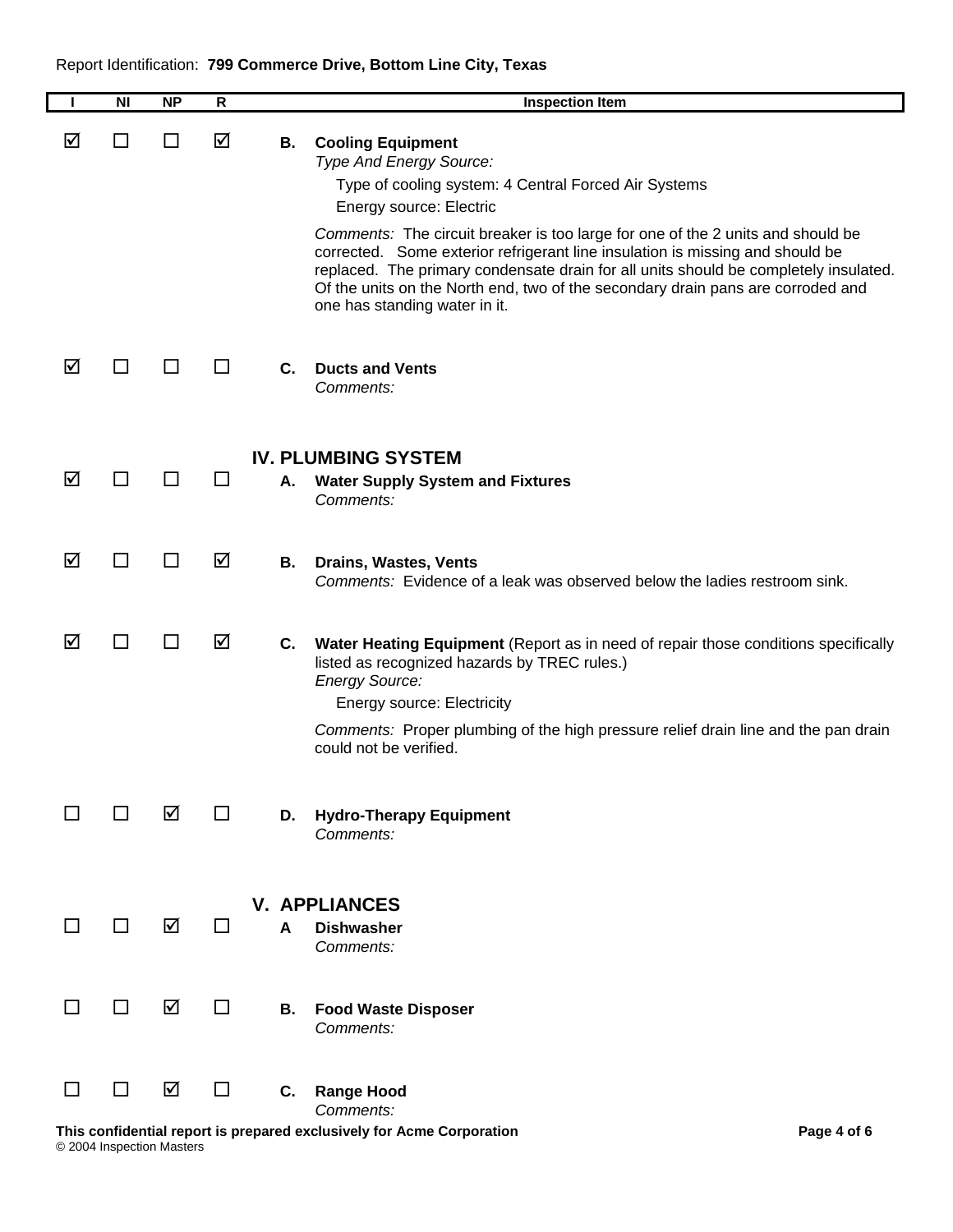| L  | N <sub>l</sub> | <b>NP</b> | ${\sf R}$ |    | <b>Inspection Item</b>                                             |
|----|----------------|-----------|-----------|----|--------------------------------------------------------------------|
| ΙI | □              | ☑         | □         | D. | Ranges/Ovens/Cooktops<br>Comments:                                 |
| ΙI | □              | ☑         | □         | Ε. | <b>Microwave Cooking Equipment</b><br>Comments:                    |
| l. | □              | ☑         | □         | F. | <b>Trash Compactor</b><br>Comments:                                |
| ☑  | □              | □         | $\Box$    | G. | <b>Bathroom Exhaust Fans and/or Heaters</b><br>Comments:           |
| l. | ΙI             | ☑         | □         | Н. | <b>Whole House Vacuum Systems</b><br>Comments:                     |
| ΙI | □              | ☑         | □         | I. | <b>Garage Door Operators</b><br>Comments:                          |
| l. | $\Box$         | ☑         | $\Box$    | J. | <b>Door Bell and Chimes</b><br>Comments:                           |
|    | - 1            | ☑         | ப         | Κ. | <b>Dryer Vents</b><br>Comments:                                    |
| H  | ☑              | $\Box$    | □         | A. | <b>VI. OPTIONAL SYSTEMS</b><br><b>Lawn Sprinklers</b><br>Comments: |
|    | $\Box$         | ☑         | $\Box$    | В. | <b>Swimming Pools and Equipment</b><br>Comments:                   |
| ΙI | □              | ☑         | $\Box$    | C. | Outbuildings<br>Comments:                                          |